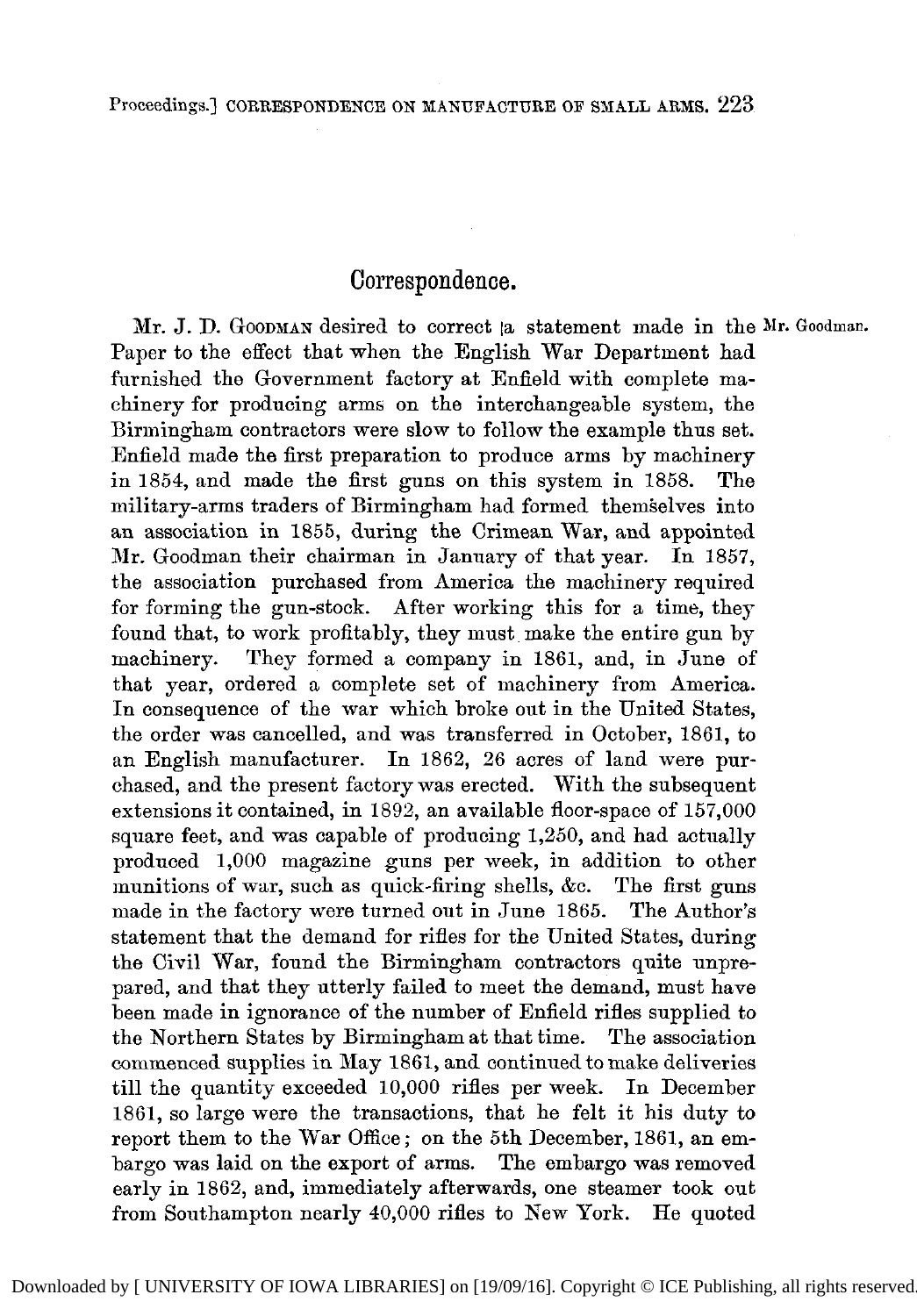224 CORRESPONDENCE **ON** NANUFACTURE OF **SNALL** ARDIS. [Minutes Of

Mr. Goodman. the following from a Paper published by him in the journal of the Statistical Society in December  $1865$  :-

> ''I find, by the return from the Birmingham Proof House, that in one month, the month of October 1563, sixty-thousand three hundred and forty-five riflebarrels mere proved, being very few short of two thousand per day from Birmingham alone, a number altogether unprecedented in the history of the trade. From the Proof House returns for the four years, 1861 to 1863 inclusive, **I**  obtain the following numbers, showing the extent of the supply of arms from this country to America during the war-

| Birmingham supplied<br>London supplied                            |  |  |  |  |  | 733,403<br>344.802 |
|-------------------------------------------------------------------|--|--|--|--|--|--------------------|
| Making a total number of Enfield rifles sent to America 1,078,205 |  |  |  |  |  |                    |

It had been further stated by the Author, that the loss of the military-rifle trade with foreign countries might be dated from the time of the failure to supply arms to the Americans. As he. had shown that no such inability existed, he would only add that, during the few months between 1st September, 1870, and the 21st April, 1871, the association alone supplied 114,700 rifles to France, almost all of them Sniders, in addition to upwards of 180,000 Snider actions, to be made up into rifles in France. That total by no means represented the entire supply from Birmingham. as there were several gun-makers, not members of the association, who were busy at the same time, and the Birmingham Small Arms Company was precluded from taking part in the foreign trade,. owing to its engagements with the British Government. In, addition, since the American War, the company had delivered 110,000 rifles to other foreign governments, and the National Arms. Company of Birmingham had delivered 100,000. He gladly acknowledged the statement made by Mr. Rigby, to the effect that every assistance was given to small-arms manufacturers by the officials at Enfield in the execution of their contracts. They were freely admitted to examine the Enfield machinery, and patterns and gauges were supplied to them when needed, At the same. time, he might be excused, **as** one who had been concerned in the. military arms trade, in different phases, for thirty years, if he. showed jealousy at statements throwing doubt on the ability of Birmingham to meet any emergency that might arise.

Messrs. WEYERSBERG, KIRSCHBAUM & Co., of Solingen, observed<sup>1</sup> Messrs, Weyers- Messrs. WEILERSBERG, KIRSCHBAUM & CO., 01 SOIIngen, ODServed.<br>berg, Kirsch- that their long experience had convinced them of the superiority<br>baum & Co. of the system of the machine-forging of blades, introduced by them about twenty years ago, and adopted, not only at Enfield,. but